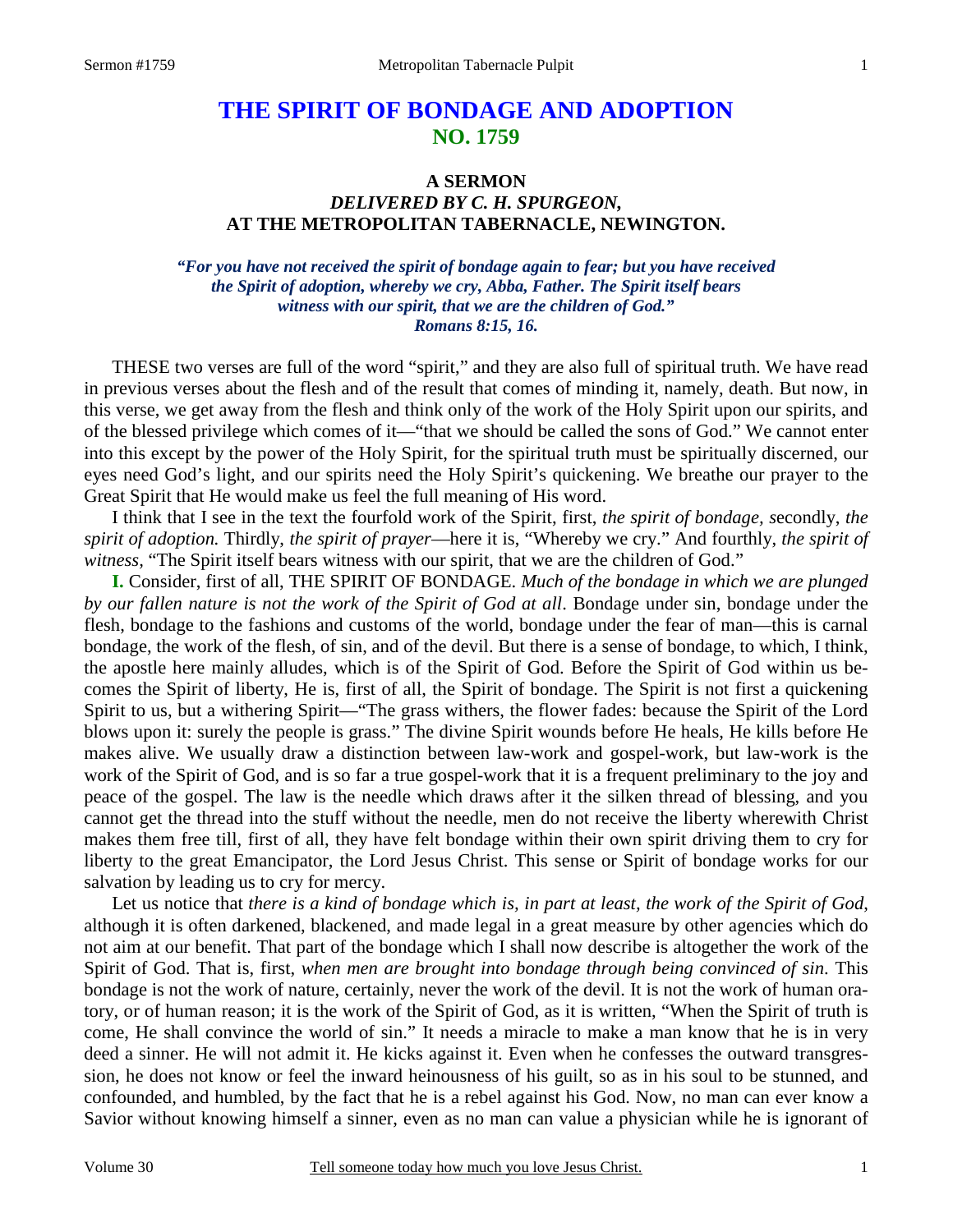the existence and evil of disease. By the killing sentence of the law we are bruised, and broken, and crushed to atoms, as to all comeliness and self-righteousness. This, I say, is the work of the Spirit of God. He works a necessary sense of bondage within us by putting us under a sense of sin.

 The Spirit of God is always the Spirit of truth, and therefore He only convinces men of that which is true. He puts them into no false, or fanciful, or needless bondage. "When the Spirit of truth is come, He shall convince the world of sin"—because it is sinful. When the Spirit puts men into bondage because they are sinners, He only puts them into their right place. When He came to some of us by the law He made us feel what we were by nature, and what we felt and saw was the truth. He made us see things as they really were. Until He came, we put bitter for sweet and sweet for bitter, darkness for light and light for darkness, but when the Spirit of truth was come, then sin appeared as sin. Then we were in bondage, and it was no fancied slavery, but the very truth.

 The Spirit of God also brought us farther into bondage when He *made us feel the assurance that punishment must follow upon sin*, when He made us know that God can by no means clear the guilty, and that He was not playing with us when He said, "The soul that sins, it shall die." We were made to feel the sentence of death in ourselves that we might not trust in ourselves. At that time we trembled on the brink of fate. We wondered that we were not already in hell. We were so convinced of sin that it was a matter of astonishment to us that the sentence did not immediately take place upon us. We were speechless before God, as to excuse or justification. We could not offer anything by which we could turn away the edge of justice, though we saw it like a glittering sword stripped of the scabbard of almighty patience. Do you know what this means? I can hardly hope that you will prize the atonement, or feel the sweetness of the expiation by blood, unless, first of all, you have felt that your soul's life was due to God on account of your transgressions. We must know a shutting-up under the sentence of the law, or we shall never rejoice in the liberty which comes to us by grace through the blood of the Lamb of God. Blessed be the Spirit of God for working in us this double sense of bondage, first making us to know that we are guilty, and secondly, making us feel that the justice of God must punish us for sin.

 And then, further, the Spirit of God operates as a Spirit of bondage upon the hearts of those whom God will save, by bringing them to *feel the bitter impossibility of their hoping to clear themselves by the works of the law*. We heard this sentence thundered in our soul—"By the deeds of the law there shall no flesh be justified in His sight: for by the law is the knowledge of sin." We could not meet our God under the law, we looked up to Sinai's fiery summit, where the Lord revealed Himself, and we felt that its crags were too steep for our tottering feet to climb. Even if the way were smooth, how could we dare to pass through the thick darkness, and hold communion with Jehovah, who is a consuming fire? The Spirit of God once and for all weaned us from all thought of a righteousness of our own. We were clean divorced from the legal spirit, and compelled to abhor the very notion of justifying ourselves in the sight of a pure and holy God by our works, or feelings, or prayers. This was the work of the Spirit of God.

 This result is always produced in every child of God, but not always by the same degree of bondage. Fetters of different weights are used in this prison, as wisdom and prudence appoint. The Spirit of bondage comes not to all alike, for some find peace and life in a moment, and come to Calvary as soon as Sinai begins to thunder.

 I have known this Spirit of bondage come with great force to men who have been open transgressors. Others who have been kept by the preventing grace of God from the extremes of open sin have not felt as much of it. But men that have blasphemed God, broken the Sabbath, and violated every holy thing when they are brought before God under a sense of sin, have frequently had a hard time of it. See how Saul was blinded three days, and did neither eat nor drink. Read John Bunyan's "Grace Abounding," and notice the five years of his subjection to this Spirit of bondage. It must in Bunyan's case be noted that his bondage was far from being altogether the work of the Spirit, for much of it arose from his own unbelief. But still there was in the core and heart of it, a work of the Spirit of God most wonderfully convincing him of sin. I would not wonder if some of my hearers, who may have gone far into outward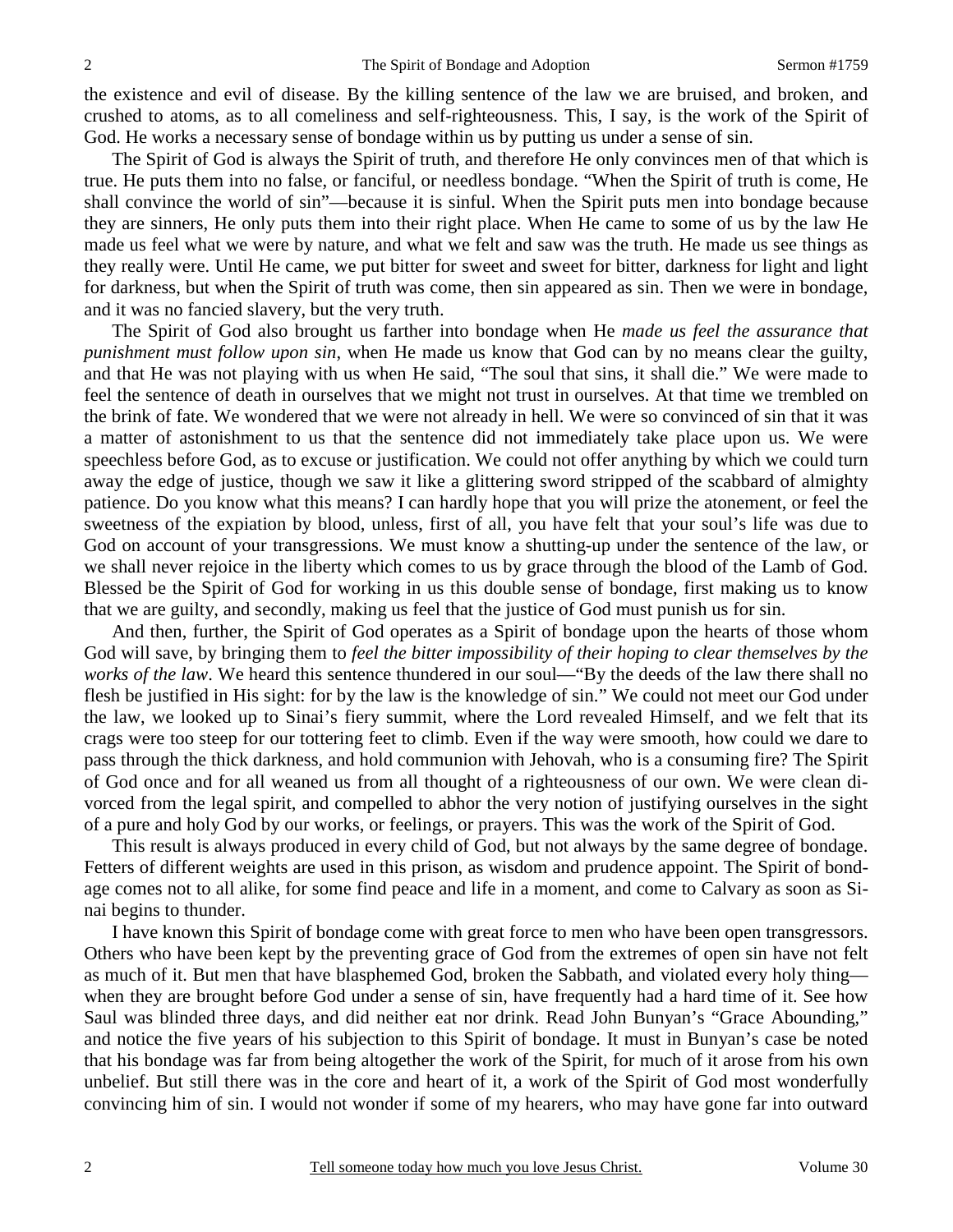transgression are made to feel, when brought to spiritual life, great grief and humiliation under a sense of their sin.

 Such bondage often happens to those who, as the old authors used to say, were "close sinners"—men who did not even know that they were sinners at all, but, in consequence of their morality and the strictness of their lives, had a high conceit of their own excellence in the sight of God. Certain of these people experience most fearful convictions of sin, as if God would say to each one, "I must rid you of your selfrighteousness. I must cure you of trusting in your moral life, and therefore I will let you see into the depths of your depravity. I will discover to you your sins against light and knowledge, your sins against conscience, your sins against the love of God. You shall be brought into sore bondage, but that bondage shall heal you of your pride."

 I have noticed one thing more, and that is, that those who are in later life to be greatly useful are often thus dug, and tilled, and fed in order that much fruit may be brought forth by them in later years. I have had to deal with as many troubled souls as any living man, and God has greatly used me for their deliverance, but this never could have happened, so far as I can judge, unless I had myself been the subject of a terrible law-work, convincing me not only of my actual sin, but of the source of that sin, namely, a deep and bottomless fountain of depravity in my own nature. When I have met with persons driven to despair and almost ready to destroy themselves, I have said, "Yes, I understand all that, I have been in those sepulchral chambers, and can sympathize with those who are chilled by their damps. I know the heart of a stranger, for I also was a captive in Egypt, and worked at the brick kilns." In such a case this bondage of spirit becomes a profitable preparation for later work. The sword that has to cut through coats of mail must be tempered in many fires. It must endure processes which a common blade escapes. Do not, therefore, expect that the Spirit of bondage will be seen in all of you to the same degree, for after all, it is not the Spirit of bondage which is to be desired for its own sake, but that which comes after it the Spirit of liberty in Christ Jesus.

 Our text reminds us that the *result of this Spirit of bondage in the soul is fear*—"The Spirit of bondage to fear." There are five sorts of fears, and it is always well to distinguish between them.

 There is the natural fear which the creature has of its Creator, because of its own insignificance and its Maker's greatness. From that we shall never be altogether delivered, for with holy awe we shall bow before the divine majesty, even when we come to be perfect in glory.

 Secondly, there is a carnal fear, that is, the fear of man. May God deliver us from it! May we never cease from duty because we dread the eye of man! Who are you that you should be afraid of a man that shall die? From this cowardice God's Spirit delivers believers.

 The next fear is a servile fear—the fear of a slave towards his master, lest he should be beaten when he has offended. That is a fear which should rightly dwell in every unregenerate heart. Until the slave is turned into a child, he ought to feel that fear which is suitable to his position. By means of this fear the awakened soul is driven and drawn to Christ, and learns the perfect love which casts it out.

 If servile is not cast out it leads to a fourth fear, namely, a diabolical fear, for we read of devils, that they "believe and tremble." This is the fear of a malefactor towards the executioner, such a fear as possesses souls that are shut out forever from the light of God's countenance.

 But, fifthly, there is a filial fear which is never cast out of the mind. This is to be cultivated. This is "the fear of the Lord" which is "the beginning of wisdom." This is a precious gift of grace, "Blessed is the man that fears the Lord." This makes the saints fearful of offending, lest they should grieve infinite love. It causes them to walk before the Lord with the fear of a loving child who would not in anything displease his parent.

When the spirit of bondage is at work upon the heart, there is much of the fourth form of fear, namely, servile fear, and I tell you that it is the Spirit of truth which brings this to us, because we are in a condition which demands it. We are slaves until Christ sets us free, and being still under the law, servile fear is our most natural and proper feeling. Would you have the slave rejoice in a liberty which he does not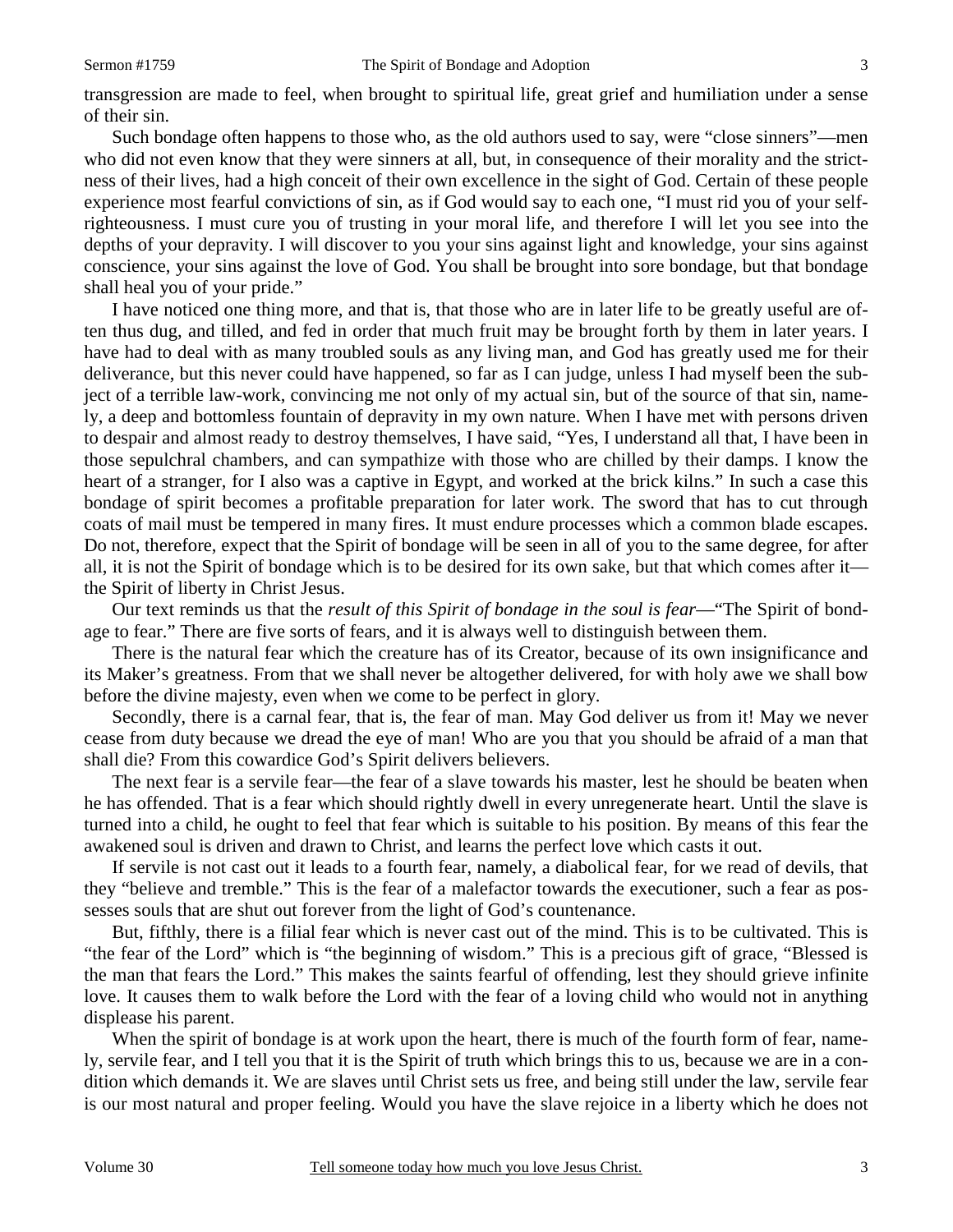possess? Is he not the more likely to be free if he loathes his slavery? I wish that every man here, who is not a child of God, would become possessed with servile fear, and tremble before the Most High.

 Now, mark that *while this fear lasts it is intended to work us toward God*. I have already touched upon that. This bondage, which causes fear, breaks us off from self-righteousness. It makes us value the righteousness of Christ, and it also puts an end to certain sins. Many a man, because he is afraid of the consequences, leaves off this and that which would have ruined him, and so far, the fear is useful to him, and in later life, the sense of the terror which fear worked in his soul, will keep him nearer to his Lord. How can he return to that evil thing which once filled his soul with bitterness and grief?

 But now I want to notice that *in due time we outgrow this bondage, and never receive it again*, for "We have not received the spirit of bondage again to fear." There comes a time when the Spirit of truth no longer causes bondage. Why not? Because we are not slaves any longer, and therefore there is no bondage for us. Because we are no longer guilty, having been cleared in the court of God and therefore no sin should press upon our spirit. Because we are made to be the children of God and God forbid that, God's children should tremble like slaves. No, we have not received the spirit of bondage again, for the Spirit of God has not brought it to us again, and though the devil tries to bring it, we do not "receive" his goods. And though sometimes the world thinks that we ought to feel it, we are not of the world, and we will not "receive" the world's spirit. We are new creatures in Christ Jesus. We are not under the law, but under grace, and therefore we are free from our former bondage. "We have not received the spirit of bondage again to fear." I know some Christians, or persons who call themselves so, who often come under this spirit of bondage. They erroneously say, "If I have sinned I have ceased to be a child of God." That is the spirit of bondage with a vengeance. If a servant disobeys he will be sent adrift, but you cannot discharge your child. My son is my son forever, who denies that? Sonship is a settled fact, and never can be altered under any possible circumstances, if I am a child of God, who shall separate me from the love of God which is in Christ Jesus my Lord? Some perform all religious actions from a principle of fear and they abstain from this and that iniquity because of fear. A child of God does not desire to be thus driven or held back. He works not for reward. He toils not in order to gain salvation. He is saved, and because God has "worked in him to will and to do of his own good pleasure," therefore he works out the salvation which God has already worked in. Blessed is the man who knows that he is no longer a servant, but has become an heir of God, a joint-heir with Jesus Christ.

**II.** This brings us to our second head which is, THE SPIRIT OF ADOPTION. I should require a week to preach properly upon this blessed theme. Instead of preaching upon it, I will give you hints.

 Will you kindly notice that the apostle said, "You have not received the spirit of bondage"? If he had kept strictly to the language, he would have added, "But you have received the Spirit of"—what? Why of *"liberty."* That is the opposite of bondage. Yes, but our apostle is not to be hampered by the rigid rules of composition. He has inserted a far greater word—"You have received the Spirit of *adoption."* This leads me to observe that from this mode of putting it, it is clear that the Spirit of adoption is in the highest sense the Spirit of liberty. If the Son makes you free, you shall be free indeed. If you become sons through that blessed Son, oh, the freeness of your spirits! Your soul has nothing to fear, you need not dread the wrath of God, for He has sworn, "I will not be angry with you, nor rebuke you." The believer feels the love of God shed abroad within him, and therefore he exercises a liberty to draw near to God such as he never had before. He has access with boldness; he learns to speak with God as a child speaks with his father. See what a blessed thing is this Spirit of liberty, this Spirit of *adoption*.

 Now, the apostle said, "You have not received the spirit of bondage again to fear." What is the opposite of that? He should have added—should he not?—"but you have received the Spirit of liberty by which you have *confidence."* He has not in so many words expressed himself thus, but he has said all that and a great deal more by saying, "Whereby we cry, Abba, Father." This is the highest form of confidence that can be thought of—that a child of God should be able, even when he is forced to cry, to cry nothing less than, "Abba, Father." At his lowest, when he is full of sorrow and grief, even in his crying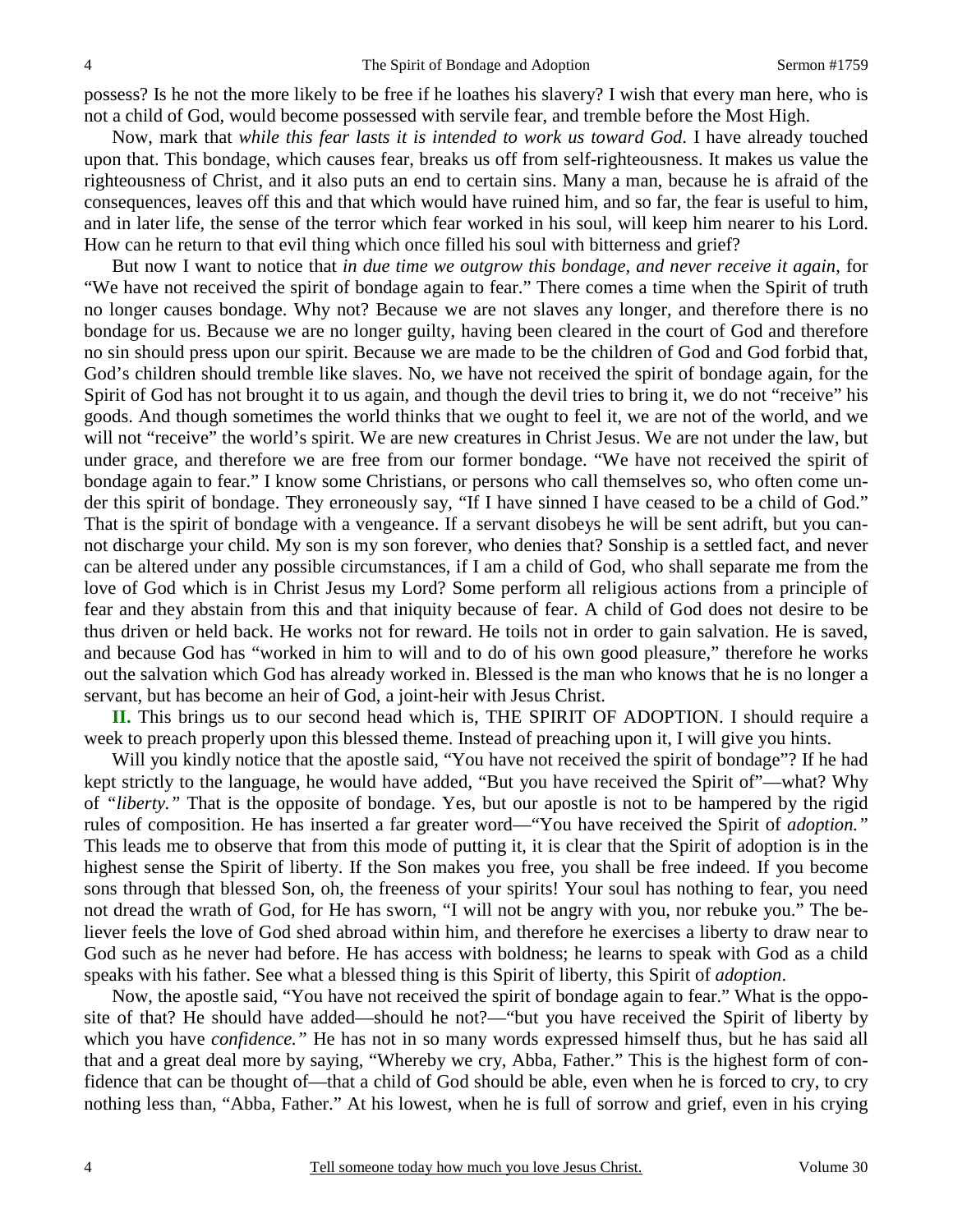and lamenting, he sticks to "Abba, Father." This is a joyous confidence indeed! Oh, that God may give it to you, dearly beloved, to the very fullest!

 Thus it is clear that the Spirit of adoption is a spirit of liberty and a spirit of confidence. As a child is sure that its father will love him, feed him, clothe him, teach him, and do all that is good for him, so are we sure that "No good thing will be withheld from them that walk uprightly," but He will make all things to "work together for good to them that love God."

 The spirit of bondage made us fear, but the Spirit of adoption gives us *full assurance*. That fear which distrusts God—that fear which doubts whether He will remain a loving and merciful God—that fear which makes us think that all His love will come to an end—that is gone, for we cry, "Abba, Father," and that cry is the death of doubting and fearing. We sing to brave music, "I know whom I have believed, and am persuaded that He is able to keep that which I have committed unto Him."

 The Spirit of adoption, moreover, is a spirit of *gratitude*. Oh, that ever the Lord should put *me* among the children! Why should He do this? He did not need children that He should adopt *me*. The First-born alone was enough to fill the Father's heart throughout eternity. And yet the Lord puts *us* among the children. Blessed be His name forever and ever! "Behold what manner of love the Father has bestowed upon us, that we should be called the sons of God!"

 The Spirit of adoption is a spirit of *child-likeness*. It is pretty, though sometimes sad, to see how children imitate their parents. How much the little man is like his father! Have you not noticed it? Do you not like to see it, too? You know you do. Yes, and when God gives the Spirit of adoption, there begins in us, poor fallen creatures as we are, some little likeness to Himself, and that will grow to His perfect image. We cannot become God, but we have the privilege and the power to become the sons of God. "Even to as many as believe on His name" does Jesus give this privilege, and therefore we grow up into Him in all things, who is our Head, and at the same time the pattern and mirror of what all the children of God are to be.

 Thus, dear friends, let us see with great joy that we have not received again the spirit of bondage. We shall not receive it anymore. The Spirit of God will never come to us in that form again, for now we have been washed in the blood, we have been taken away from being heirs of wrath even as others, we have been placed in the family of the Most High, and we feel the Spirit of adoption within us, whereby we cry, "Abba, Father."

**III.** Just two or three words only upon the next spirit, which is THE SPIRIT OF PRAYER. Whenever the Spirit of adoption enters into a man it sets him praying. He cannot help it. He does not wish to help it—

> *"Prayer is the Christian's vital breath, The Christian's native air. His watchword at the gates of death: He enters heaven with prayer."*

 And this praying of the true believer who has the Spirit of adoption is very *earnest* praying, for it takes the form of crying. He does not *say,* "Abba, Father." Anybody can say those words. But he *cries,* "Abba, Father." Nobody can *cry,* "Abba, Father," but by the Holy Spirit. When those two words, "Abba, Father," are set to the music of a child's cry, there is more power in them than in all the orations of Demosthenes and Cicero. They are such heavenly sounds as only the twice-born, the true aristocracy of God, can utter, "Abba, Father." They even move the heart of the Eternal.

 But it is also very *natural* praying, for a child to say, "Father," is according to the fitness of things. It is not necessary to send your boys to a Boarding School to teach them to do that. They cry, "Father," soon and often. So, when we are born again, "Our Father, which are in heaven," is a prayer that is never forced upon us, it rises up naturally within the new-born nature, and because we are born-again we cry, "Abba, Father." When we have lost our Father for a while, we cry after Him in the dark. When He takes the rod to us we cry, but we cry no other way than this—"Abba, Father, if it is possible, let this cup pass from me."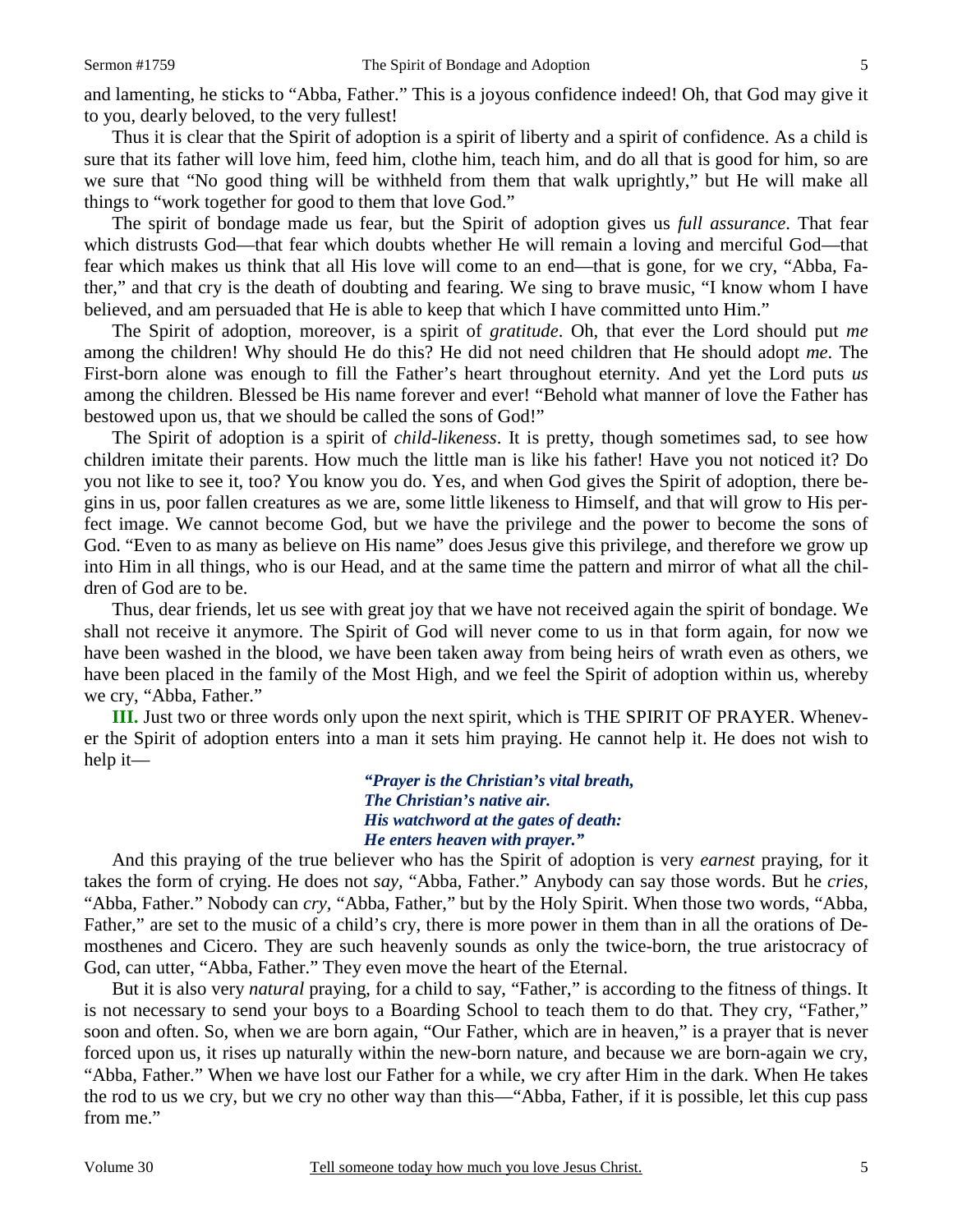It seems to me to be not only an earnest cry and a natural cry, but a very *appealing* cry. It touches your heart when your child says, "Don't hurt me, father. Dear father, by your love to me, forgive me." True prayer pleads the fatherhood of God—"My Father, my Father, I am no stranger, I am no foe, I am Your own dear and well-beloved child. Therefore, like as a father pities his children, have pity upon me." The Lord never turns a deaf ear to such pleading. He says, "I do earnestly remember him still," and in love He checks his hand.

 And what a *familiar* word it is—"Abba, Father"! They say that slaves were never allowed to call their masters "Abba." That was a word for free-born children only; no man can speak with God as God's children may. I have heard critics say sometimes of our prayers, "How familiar that man is with God," and one adds, "I do not like such boldness." No, you slaves, of course you cannot speak with God as a child can, and it would not be right that you should! It befits you to fear, and crouch, and like miserable sinners, to keep yourselves a long way off from God. Distance is the slave's place, only the child may draw near. But if you are children, then you may say, "Lord, You have had mercy upon me, miserable sinner as I was, and You have cleansed me, and I am Yours, therefore deal with me according to the riches of Your grace. My soul delights herself in You, for You are my God and my exceeding joy." Who but a true-born child of God can understand those words—"Delight yourself also in the Lord, and He will give you the desires of yours heart"?

 I do not know any more *delightful* expression towards God than to say to Him, "Abba, Father." It is as much as to say—"My heart knows that You are my Father. I am as sure of it as I am sure I am the child of my earthly father, and I am more sure that You would deal more tenderly with me than that my earthly father would." Paul hints at this when he reminds us that our fathers, verily, chastened us after their own pleasure, but the Lord always chastens us for our profit. The heavenly Father's heart is never angry so as to smite in wrath, but in pity, and gentleness, and tenderness, He afflicts His sons and daughters. "You in faithfulness have afflicted me." See what a blessed state this is to be brought into, to be made children of God, and then in our prayers to be praying, not like serfs and servants, but as children who cry, "Abba, Father."

**IV.** Now, the last thing is, THE SPIRIT OF WITNESS—"The Spirit Himself bears witness with our spirit, that we are the children of God."

 There are two witnesses to the adoption of every child of God. Two is a legal number; in the mouth of two witnesses the whole shall be established. The first witness is *the man's own spirit*. His spirit says, "Yes, yes, yes, I am a child of God. I feel those drawings towards God, I feel that delight in Him, I feel that love to Him, and I feel that wish to obey Him, which I never would have felt if I were not His child. Moreover, God's own word declares, 'To as many as received Him'—that is Christ—'to them gave He power to become the sons of God, even to them that believe on His name.' Now, I have received Christ, and I believe on His name, therefore I have the evidence of God's written word that I am one of the sons of God. I have the right, the permission, and the authority, to be one of the sons of God. That is the witness of my spirit, I believe and therefore I am a child."

 Now comes in the *witness of the Holy Spirit*. Nobody can question His veracity, but how does the Spirit of God witness to our sonship?

 First, He witnesses it, as I have already said, *through the Word of God* of which He is the Author. The word contained in Scripture is quite enough for us if we have a saving faith. We accept it and believe it. The Spirit of God thus witnesses through the Word, and that is the surest medium. "We have a more sure word of testimony," said Peter. That is a wonderful declaration of the apostle. Peter had spoken about seeing Christ transfigured on the holy mountain. Was not that sure? Yes, it was, but he, in effect, says—we have a more sure word of testimony than all the sights that we have seen, therefore we do well if we take heed, as unto a light that shines in a dark place.

 Next, the Spirit of God *bears witness by His work* in us. He works in us that which proves us to be the children of God. And what is that?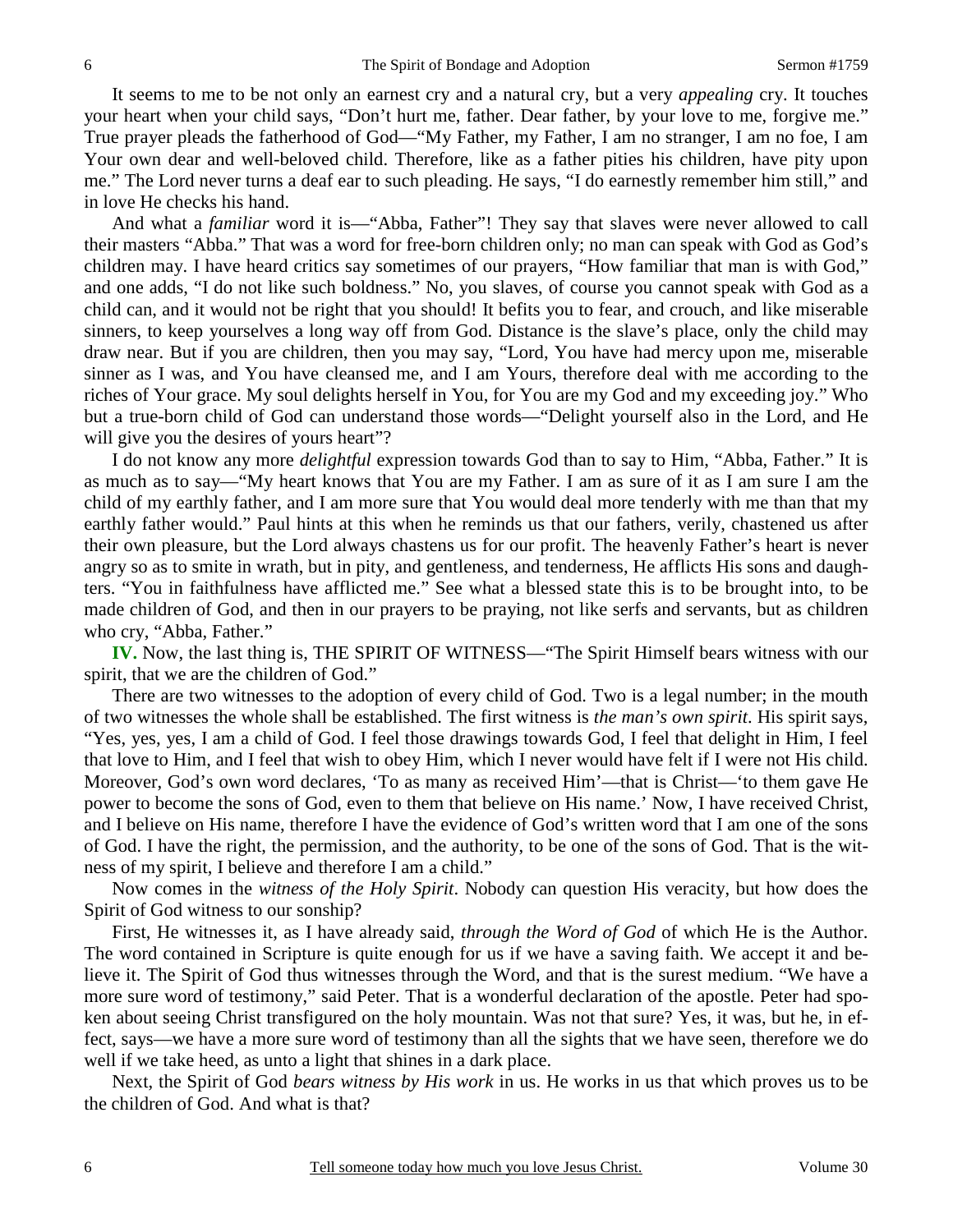The first thing is that He works in us great love to God. None love God but those that are born of Him. There is no true love to God in Christ Jesus except in those that have been begotten again by God's own Spirit, so that our love to God is the witness of the Spirit that we are the children of God.

 Furthermore, He works in us veneration for God. We fear before Him with a childlike reverence, everything that has to do with God, becomes sacred to us when He communes with us. Yes, if He only met us in a dream we would say, "How wonderful is this place! It is none other than the house of God and it is the very gate of heaven." The place of His feet is glorious in our eyes. The lowest of His chosen are honorable in our esteem. This holy awe of believers is a proof of their being God's children. If He is their Father, they will reverence Him, for we know that when we had fathers of our flesh, they corrected us, and we gave them reverence, for it was due them. Shall we not be in subjection to the Father of our spirits? That subjection is the surest evidence that we are indeed the sons of God.

 In addition to this, the Spirit of God works in us a holy confidence. By His grace we feel in days of trouble that we can rest in God. When we cannot see our way we go on joyfully without seeing. What is the good of seeing with our own eyes when the eyes of the Lord are running to and fro in the earth to show Himself strong on the behalf of all them that trust in Him? Our faith feels a joy in believing seeming contradictions, a delight in accepting apparent impossibilities. We have a belief in God's veracity so sure and steadfast that if all the angels in heaven were to deny the truth of God, we would laugh them to scorn. *He must be true,* and we know it, every word in His book is as certainly true to us as if we had seen the thing with our own eyes—yes, and truer, still, for eyes deceive, and mislead, but God never can. Wherever there is this blessed child-like trust, there is the Spirit's witness that we are the children of God.

 And then, again, when the Spirit of God works sanctification in us, that becomes a further witness of our sonship. When He makes us hate sin, when He makes us love everything that is pure and good, when He helps us to conquer ourselves, when He leads us to love our fellow men, when He fashions us like Christ, this is the witness of the Spirit with our spirit that we are the children of God. Oh, to have more and more of it!

 Besides which, I believe that there is a voice unheard in the outward ear, which drops in silence on the spirit of man, and lets him know that he has, indeed, passed from death unto life. This also is the seal of the Spirit to the truth our adoption.

 Now let us begin at the beginning, and bless Him that He has made us feel the bondage of sin. Let us bless Him that He made us fear and tremble, and fly to Jesus. Let us bless Him that He has brought us into the adoption of children. Let us bless Him that He helps us to cry, "Abba, Father," and lastly, let us bless Him that tonight He bears witness with our spirit that we are the children of God.

 Dear friend, do you believe in the Lord Jesus Christ? If so, all the privileges of an heir of God are yours. If you do not believe in Christ, the Spirit of God will never bear witness to a lie, and tell you that you are saved when you are not. If you are not saved and not yet a believer in Jesus, I tell you that you are like a blank document to which the Spirit of God will never set His hand and seal, for He is never so unwise as to sign a blank paper. If you have believed, you are a child of God, and the Spirit of God sets His seal to your adoption. Go in peace, and rejoice in the Lord forever!—

> *"Nor fret, nor doubt, nor suffer slavish fear: Your spirit is released, your path is clear. Let praise fill up your day and evermore Live to love, to copy and adore."*

#### **PORTION OF SCRIPTURE READ BEFORE SERMON—ROMANS 8. HYMNS FROM "OUR OWN HYMN BOOK"—728, 647, 660.**

## **LETTER FROM MR. SPURGEON**

TO MY BELOVED READERS—In putting together these three sermons [1757-1759], with which to commence the thirtieth yearly volume, I have felt deep gratitude to God for all His past goodness in